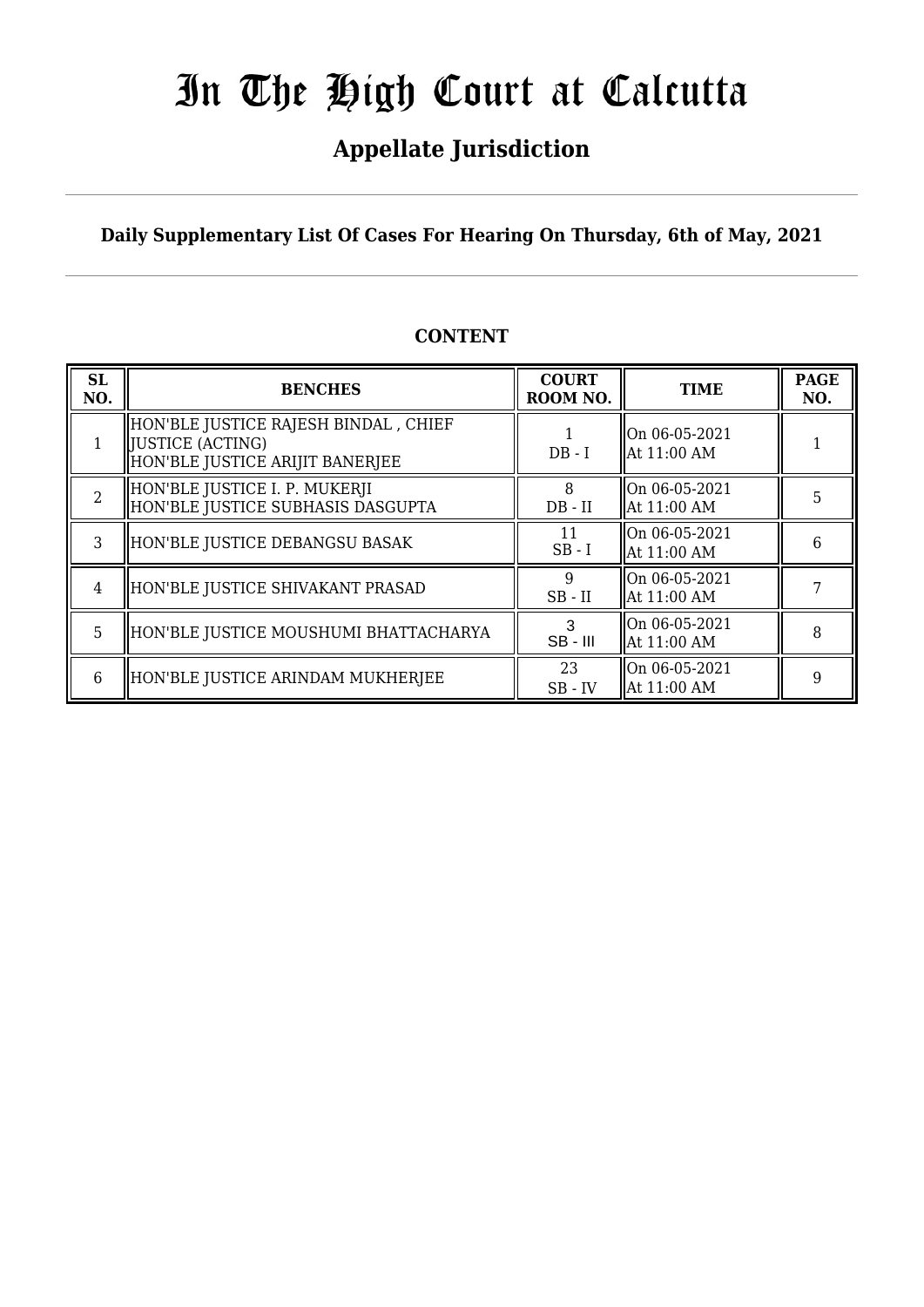

## **Appellate Side**

**DAILY CAUSELIST For Thursday The 6th May 2021**

**COURT NO. 1**

**DIVISION BENCH (DB - I)**

**AT 11:00 AM**

#### **HON'BLE JUSTICE RAJESH BINDAL , CHIEF JUSTICE (ACTING)**

**HON'BLE JUSTICE ARIJIT BANERJEE**

**VACATION BENCH**

#### **--------------------------**

### **(VIA VIDEO CONFERENCE)**

#### **ALL DIVISION BENCH MATTERS.**

**NOTE: MATTERS WILL BE TAKEN UP THROUGH PHYSICAL HEARING ONLY WHEN BOTH THE PARTIES ARE AGREED.**

|     |                   | <b>PIL</b>                                                                                    |                                           |
|-----|-------------------|-----------------------------------------------------------------------------------------------|-------------------------------------------|
| 1   | WPA(P)/131/2021   | <b>SHANTANU BASU</b><br><b>VS</b><br>STATE OF WEST BENGAL AND                                 | SANJUKTA DUTTA                            |
|     |                   | ORS.                                                                                          |                                           |
| wt2 | WPA(P)/107/2021   | SOMNATH ROY AND ORS<br><b>VS</b><br>THE STATE OF WEST BENGAL<br><b>AND ORS</b>                | <b>NOOR ISLAM SEIKH</b>                   |
| wt3 | WPA(P)/117/2021   | NITISH DEBNATH<br><b>VS</b><br>ELECTION COMMISSION OF<br><b>INDIA AND OTHERS</b>              | ARINDAM DAS                               |
| wt4 | WPA(P)/118/2021   | SANKAR HALDER AND ORS.<br><b>VS</b><br>UNION OF INDIA AND ORS.                                | <b>MANISANKAR</b><br><b>CHATTOPADHYAY</b> |
| wt5 | WPA(P)/122/2021   | DIPIKA SARKAR<br><b>VS</b><br>UNION OF INDIA AND ORS.                                         | SAYANTAN RAKSHIT                          |
|     | IA NO: CAN/1/2021 |                                                                                               |                                           |
| wt6 | WPA(P)/123/2021   | <b>BIMAL KUMAR CHATTERJEE</b><br><b>VS</b><br>ELECTION COMMISSION OF<br><b>INDIA AND ORS</b>  | <b>SUBRATA SARKAR</b>                     |
| wt7 | WPA(P)/129/2021   | <b>ARINDAM GHOSH</b><br><b>VS</b><br>ELECTION COMMISSION OF<br><b>INDIA AND ORS</b>           | <b>ARINDAM GHOSH</b>                      |
| 8   | WPA(P)/133/2021   | ANINDYA SUNDAR DAS<br>VS.<br>ADMINISTRATION OF HIGH<br>COURT AT CALCUTTA AND<br><b>OTHERS</b> | DEBAPRIYA SAMANTA                         |
| 9   | WPA(P)/140/2021   | <b>FUAD HALIM</b><br>VS.<br>UNION OF INDIA AND ORS.                                           | <b>GULSANWARA PERVIN</b>                  |

## **HABEAS CORPUS**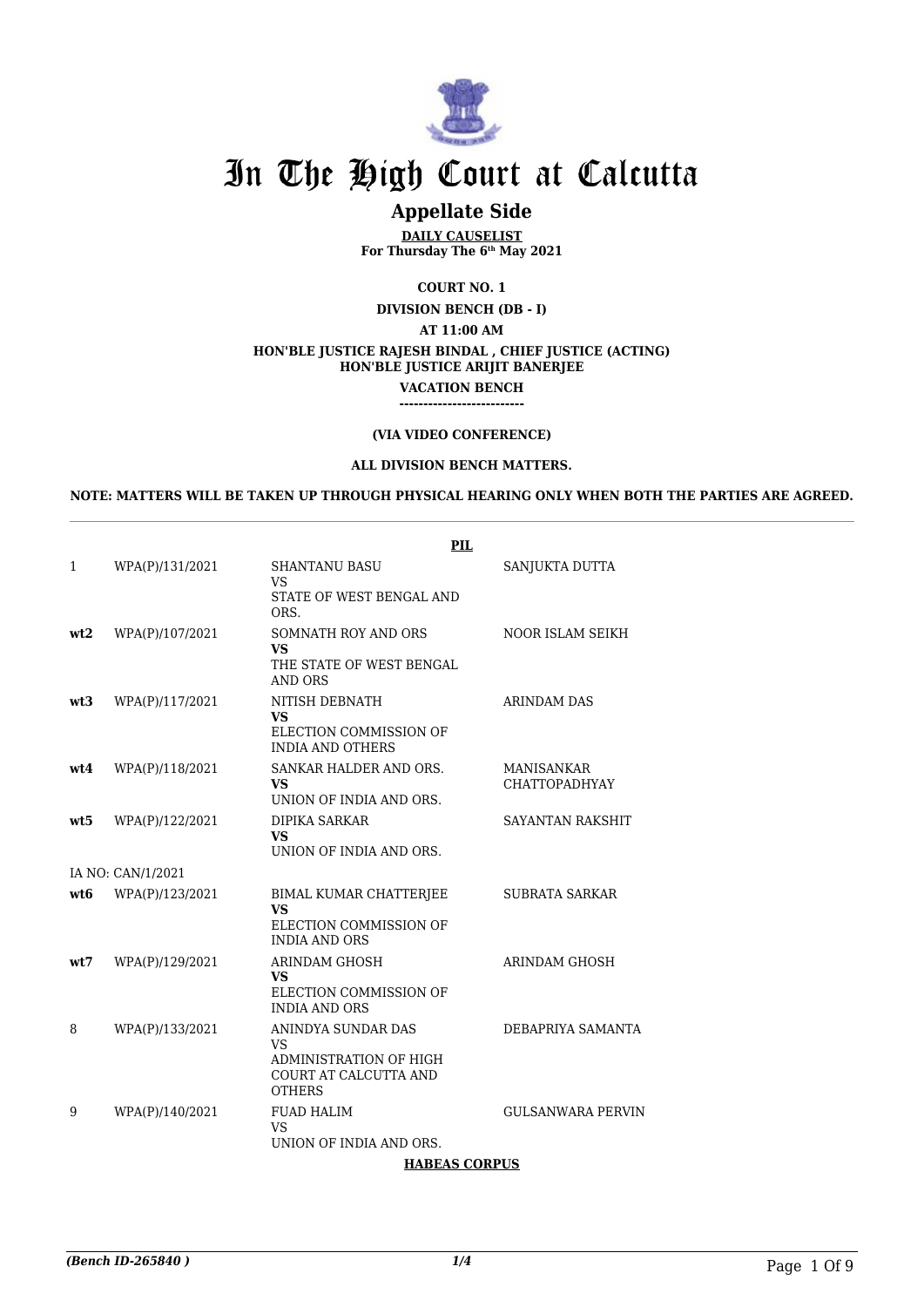| 10 | WPA(H)/37/2021                            | MD IOBAL KAZI<br>VS                                                        | GAGANJYOT SINGH                  |
|----|-------------------------------------------|----------------------------------------------------------------------------|----------------------------------|
|    |                                           | UNION OF INDIA AND ORS.                                                    |                                  |
|    |                                           | <b>APPLICATION FOR ANTICIPATORY BAIL</b>                                   |                                  |
| 11 | CRM/3717/2021                             | JITENDRA KHAITAN AND ORS<br>VS                                             | DWAIPAYAN GHOSH                  |
|    |                                           | STATE OF WEST BENGAL                                                       |                                  |
|    |                                           | <b>APPLICATION FOR BAIL</b>                                                |                                  |
| 12 | CRM/3630/2021                             | MONOJ AGARWALLA @ PAPPU<br>AGARWALLA @ PAPPU AGARWAL<br><b>VS</b>          | SYED MURSHID ALAM                |
|    |                                           | STATE OF WEST BENGAL                                                       |                                  |
|    | IA NO: CRAN/1/2021                        |                                                                            |                                  |
|    |                                           | <b>FOR ORDERS</b>                                                          |                                  |
| 13 | WPA/11801/2015<br>[Ramel Industries Ltd.] | PRABIR MONDAL & ANR<br>VS                                                  | SUBHASISH<br><b>CHAKRABORTY</b>  |
|    |                                           | UNION OF INDIA & ORS                                                       |                                  |
|    | IA NO: CAN/1/2021                         |                                                                            |                                  |
|    | wt14 WPA/1231/2017                        | SUKANTA DEB & ANR                                                          | <b>J SAMANTA</b>                 |
|    |                                           | <b>VS</b>                                                                  |                                  |
|    |                                           | UNION OF INDIA & ORS                                                       |                                  |
|    | IA NO: CAN/1/2019(Old No:CAN/10477/2019)  |                                                                            |                                  |
|    | wt15 WPA/13097/2014                       | NIL RATAN JHA & ORS<br>VS.                                                 | MD IDRISH                        |
|    |                                           | STATE OF WEST BENGAL & ORS                                                 |                                  |
|    |                                           | IA NO: CAN/1/2014(Old No:CAN/5338/2014), CAN/2/2014(Old No:CAN/10713/2014) |                                  |
|    | wt16 WPA/19814/2015                       | <b>GADADHAR DAS &amp; ORS</b><br>VS.                                       | <b>ARINDAM DAS</b>               |
|    |                                           | UNION OF INDIA                                                             |                                  |
|    | wt17 WPA/26117/2017                       | <b>SUBHASIS KOLEY</b><br>VS.                                               | SUBIR KR<br><b>BHATTACHARYYA</b> |
|    |                                           | UNION OF INDIA & ORS                                                       |                                  |
| 18 | WPA/18264/2015<br>[ Swabhumi Real Estate  | <b>SUMANTA SAHA &amp; ANR</b>                                              | S CHAKRABORTY                    |
|    | $(I)$ Ltd. $]$                            | VS<br>UNION OF INDIA & ORS                                                 |                                  |
| 19 | WPA/18268/2015                            | DULAL CHANDRA DUTTA                                                        | GAUTAM NARAYAN                   |
|    | [Sun Heven Agro (I)<br>Ltd.               | VS<br>UNION OF INDIA & ORS                                                 | BHATTACHARJEE                    |
| 20 | WPA/19813/2015                            | BABLU KUMAR GARAI & ORS                                                    | <b>ARINDAM DAS</b>               |
|    | Saviour Gr. of                            | VS                                                                         |                                  |
|    | Companies ]                               | UNION OF INDIA                                                             |                                  |
| 21 | WPA/24543/2015<br>[ MRS Group ]           | AJIT MANDAL & ORS<br>VS                                                    | <b>ARINDAM DAS</b>               |
|    |                                           | UNION OF INDIA & ORS                                                       |                                  |
|    | IA NO: CAN/1/2017(Old No:CAN/3353/2017)   |                                                                            |                                  |
| 22 | WPA/27029/2015                            | LATIKA GHOSH & ORS                                                         | PUJA BERIWAL                     |
|    | [ VMG Agro ]                              | VS<br>UNION OF INDIA & ORS                                                 |                                  |
| 23 | WPA/28391/2015                            | SUBHAS CHANDRA MONDAL &                                                    | SUBHASIS CHAKRABORTY             |
|    | [ Togo Group of                           | ANR<br><b>VS</b>                                                           |                                  |
|    | Companies ]                               | UNION OF INDIA & ORS                                                       |                                  |
|    | IA NO: CAN/1/2019(Old No:CAN/4225/2019)   |                                                                            |                                  |
|    | wt24 WPA/12663/2019                       | MD. SHER SAHA HAQUE                                                        | ARINDAM DAS                      |
|    |                                           | VS                                                                         |                                  |
|    |                                           | UNION OF INDIA & ORS.                                                      |                                  |
|    | wt25 WPA/235/2018                         | <b>AMITAVA RAY &amp; ORS</b><br><b>VS</b>                                  | <b>BISWAJIT SARKAR</b>           |
|    |                                           | UNION OF INDIA & ORS                                                       |                                  |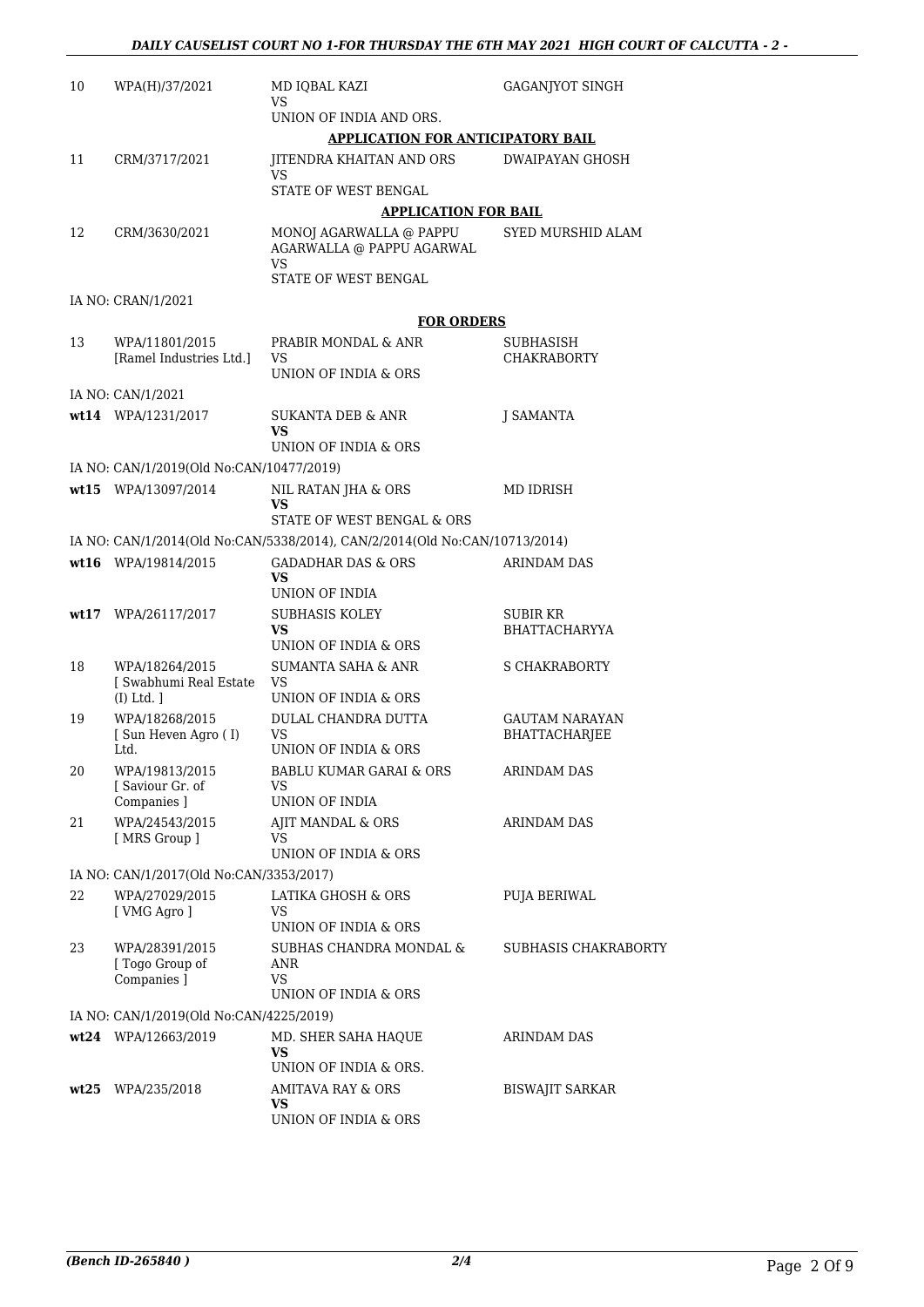| 26   | WPA/7755/2015                                                 | SUBIR DEY<br>VS<br>STATE OF WEST BENGAL & ORS                                       | SUBHASIS CHAKRABORTY             |
|------|---------------------------------------------------------------|-------------------------------------------------------------------------------------|----------------------------------|
| 27   | WPA/4368/2016<br>[ Sivam Agro Farming                         | <b>SACHIN BISWAS &amp; ANR</b><br>VS                                                | SUBHASIS CHAKRABORTY             |
| 28   | Ltd. 1<br>WPA/25201/2016<br>[ Gurukul Project Ltd.]           | UNION OF INDIA & ORS<br>ARDHENDU BIKASH SAMANTA &<br>ORS<br><b>VS</b>               | PRASANTA BEHARI<br><b>MAHATA</b> |
| 29   | WPA/25389/2016<br>[Sahara]                                    | UNION OF INDIA & ORS<br><b>ASTAPADA DAS &amp; ANR</b><br>VS<br>UNION OF INDIA & ORS | KUNAL GANGULY                    |
|      |                                                               | IA NO: CAN/1/2019(Old No:CAN/384/2019), CAN/2/2019(Old No:CAN/5732/2019)            |                                  |
|      | wt30 WPA/22732/2019                                           | PRABIR DUTTA                                                                        | MADAN MOHAN ROY                  |
|      |                                                               | VS                                                                                  |                                  |
|      | wt31 WPA/22733/2019                                           | UNION OF INDIA & ORS<br>BIPUL CHANDRA DANDAPATH<br>VS                               | MADAN MOHAN ROY                  |
|      |                                                               | UNION OF INDIA & ORS                                                                |                                  |
|      | wt32 WPA/22734/2019                                           | PHOOL CHAND SHAW<br>VS<br>UNION OF INDIA & ORS                                      | <b>MADAN MOHAN ROY</b>           |
|      | wt33 WPA/22735/2019                                           | <b>INDU DEVI SHAW</b><br>VS<br>UNION OF INDIA & ORS                                 | <b>MADAN MOHAN ROY</b>           |
|      | wt34 WPA/4149/2020                                            | MD NOORULLAH<br>VS                                                                  | MADAN MOHAN ROY                  |
|      | wt35 WPA/4482/2020                                            | UNION OF INDIA & ROS<br><b>BINA SINHA</b><br>VS                                     | ANIRBAN CHAKRABORTY              |
|      | wt36 WPA/5859/2021                                            | STATE OF WEST BENGAL & ORS<br>MD MOZAMMEL HOQUE<br>VS<br>UNION OF INDIA AND ORS.    | LIPIKA CHATTERJEE                |
| wt37 | WPA/888/2019                                                  | MD. ALI & ANR<br>VS<br>UNION OF INDIA & ORS                                         | SOMESH KUMAR GHOSH               |
| 38   | WPA/25929/2016<br><b>I RMB Textile</b><br>International Ltd.] | NURUDDIN MIR & ORS<br>VS<br>UNION OF INDIA & ORS                                    | SANDIP ROY CHOUDHURY             |
|      | IA NO: CAN/1/2017(Old No:CAN/8861/2017)                       |                                                                                     |                                  |
| 39   | WPA/15902/2017<br>[ Nirmal Bang Securities VS<br>Pvt. Ltd. 1  | SUNIL KUMAR CHAKRABORTY<br>UNION OF INDIA & ORS                                     | A ROY CHOWDHURY                  |
| 40   | WPA/27950/2017<br>[ Win of Earth Group ]                      | <b>IMRAN ALI BISWAS &amp; ANR</b><br>VS<br>UNION OF INDIA & ORS                     | S. CHAKRABORTY                   |
| 41   | WPA/7238/2017                                                 | ABDUL KHALEK LASKAR & ANR<br>VS                                                     | S CHAKRABORTY                    |
| 42   | WPA/183/2018<br>[ Real Sunrise Chemtech VS<br>Ltd.]           | UNION OF INDIA & ORS<br>SHESH KUMAR YADAV<br>STATE OF WEST BENGAL & ORS             | SAMIT BHANJA                     |
| 43   | WPA/4352/2018<br>[ Everlight Realcom Infra VS<br>$Ltd.$ ]     | TAPAN KUMAR MAITI & ANR<br>UNION OF INDIA &ORS                                      | RAMA HALDER                      |
| 44   | WPA/4356/2018<br>Magnox Infra Projects<br>Ltd.]               | TAPAN KUMAR MAITI & ORS<br>VS<br>UNION OF INDIA & ORS                               | RAMA HALDER                      |
| 45   | WPA/5920/2018<br>[Falkon Industries]                          | AMAL KUMAR SAHA & ORS<br>VS<br>STATE OF WEST BENGAL & ORS                           | SUMAN<br>SEHANABIS(MANDAL)       |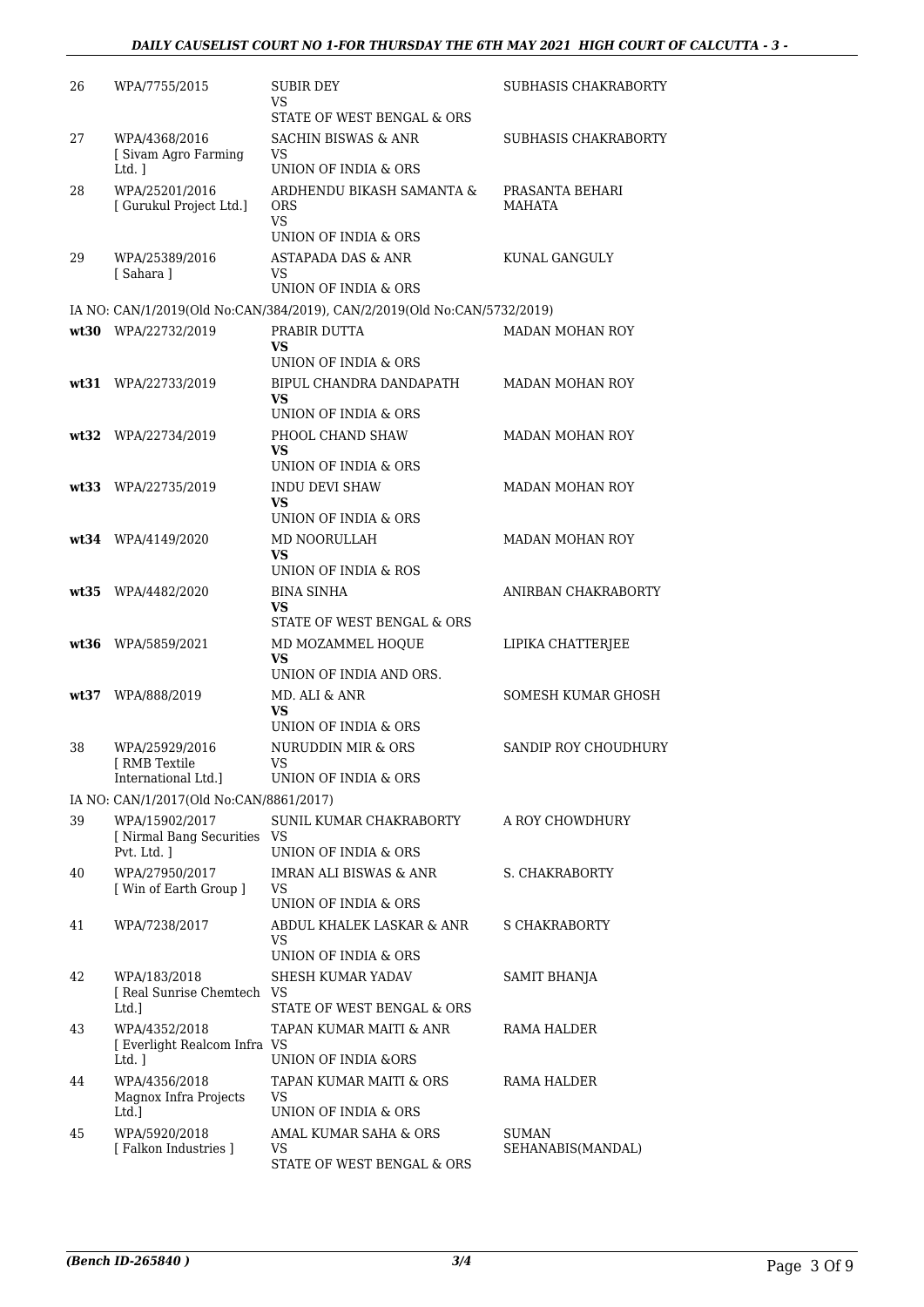### *DAILY CAUSELIST COURT NO 1-FOR THURSDAY THE 6TH MAY 2021 HIGH COURT OF CALCUTTA - 4 -*

| 46    | WPA/20538/2018<br>[ Green Touch Project<br>Ltd.] | ASHOK KUMAR SINGH & ORS<br>VS<br>UNION OF INDIA & ORS  | RAMJI MUNSI          |
|-------|--------------------------------------------------|--------------------------------------------------------|----------------------|
| wt47  | WPA/11716/2019                                   | RAJARAM PASWAN & ORS<br>VS<br>UNION OF INDIA & ORS     | DIPANKAR HALDER      |
| wt48  | WPA/3402/2020                                    | ARVIND KUMAR PATEL & ORS<br>VS<br>UNION OF INDIA & ORS | RAMIJ MUNSI          |
| wt.49 | WPA/5026/2019                                    | AJAY KR VERMA<br>VS<br>UNION OF INDIA & ORS            | SUBHASIS CHAKRABORTY |
| 50    | WPA(P)/136/2021                                  | VIVEK KUMAR PANDEY<br>VS<br>UNION OF INDIA AND ORS.    | ASISH CHOWDHURY      |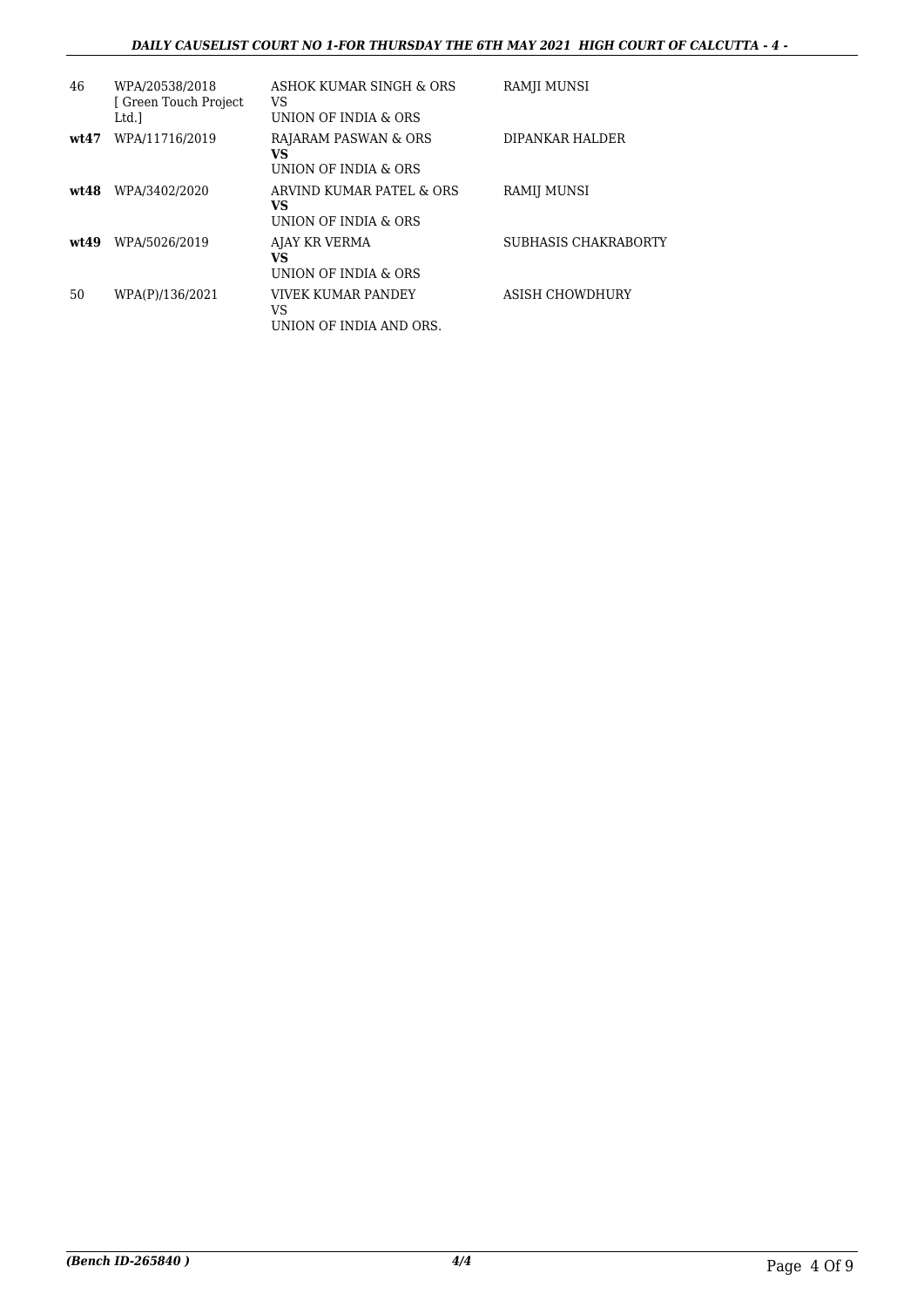

## **Appellate Side**

**DAILY CAUSELIST For Thursday The 6th May 2021**

**COURT NO. 8**

## **DIVISION BENCH (DB - II)**

**AT 11:00 AM**

**HON'BLE JUSTICE I. P. MUKERJI HON'BLE JUSTICE SUBHASIS DASGUPTA**

> **(VACATION BENCH) (VIA VIDEO CONFERENCE)**

**1. Both Appellate Side and Original Side mentioning at the first sitting of the Court. 2. Original Side matters shall be taken up first – not beyond 12.30 p.m. 3. On exhaustion of Original Side list or 12.30 p.m. whichever is earlier Appellate Side matters will**

**be taken up.**

**4. Only those matters shall be entertained which have been allowed in E-mentioning.**

|                    |                    | <b>APPLICATION FOR ANTICIPATORY BAIL</b> |                                   |  |
|--------------------|--------------------|------------------------------------------|-----------------------------------|--|
| 1                  | CRM/2318/2021      | OM PRAKASH SINGH<br>VS<br>UNION OF INDIA | SOUMYAJIT DAS<br><b>MAHAPATRA</b> |  |
|                    | IA NO: CRAN/1/2021 |                                          |                                   |  |
| 2                  | CRM/2319/2021      | OM PRAKASH SINGH<br>VS<br>UNION OF INDIA | SOUMYAJIT DAS<br><b>MAHAPATRA</b> |  |
| IA NO: CRAN/1/2021 |                    |                                          |                                   |  |

*(Bench ID-265801 ) 1/1* Page 5 Of 9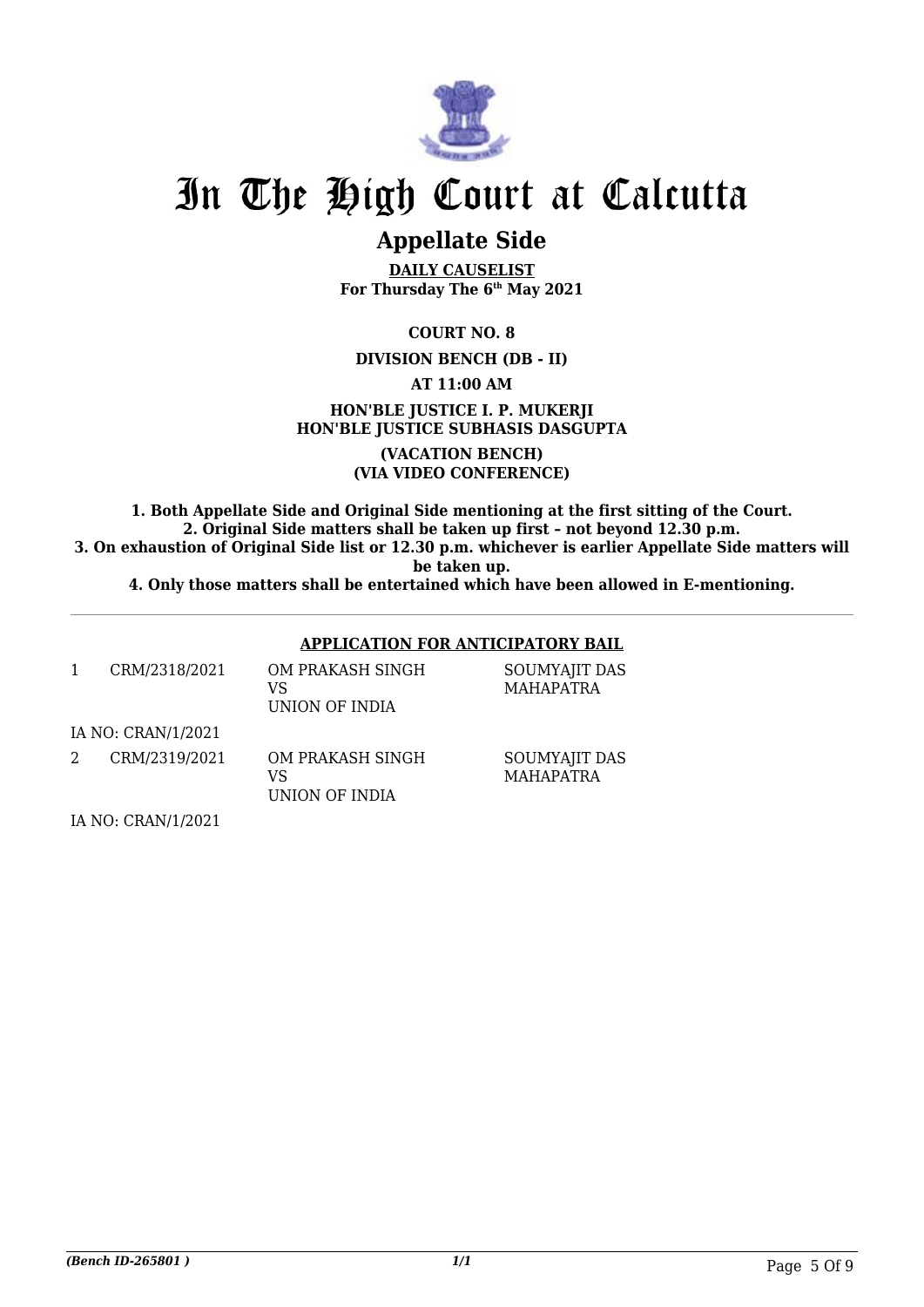

## **Appellate Side**

**DAILY CAUSELIST For Thursday The 6th May 2021**

**COURT NO. 11 SINGLE BENCH (SB) AT 11:00 AM HON'BLE JUSTICE DEBANGSU BASAK VACATION BENCH ------------------------------ (VIA VIDEO CONFERENCE)**

## **MOTION**

1 WPA/9385/2021 PREM CHAND JAISWAL

VS CESC LIMITED AND ORS SIBSANKAR BANDYOPADHYAY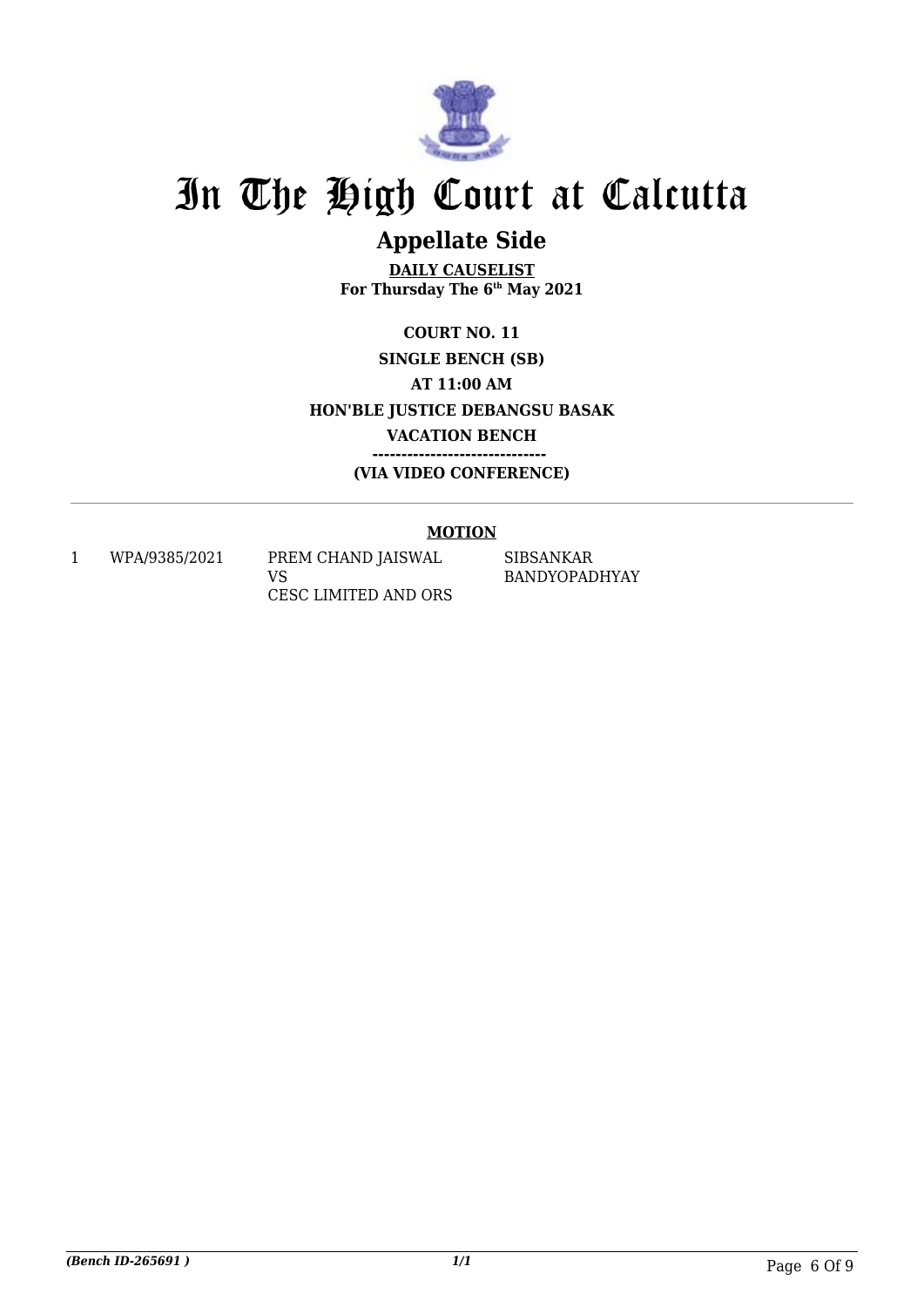

## **Appellate Side**

**DAILY CAUSELIST For Thursday The 6th May 2021**

## **COURT NO. 9 SINGLE BENCH (SB) AT 11:00 AM HON'BLE JUSTICE SHIVAKANT PRASAD (VACATION BENCH)**

## **(VIA VIDEO CONFERENCE)**

### **MOTION**

| $\mathbf{1}$ | WPA/9652/2021<br>(06/05/2021)  | AMINUR ALAM AND ORS<br>VS<br>STATE OF WEST BENGAL<br>AND ORS.             | DIP JYOTI<br><b>CHAKRABORTY</b>   |
|--------------|--------------------------------|---------------------------------------------------------------------------|-----------------------------------|
|              | wt2 WPA/9873/2021              | TINKUR RAHAMAN BISWAS<br>VS<br>STATE OF WEST BENGAL<br>AND ORS.           | MOUNICK GHOSH                     |
| 3            | WPA/10096/2021<br>(06.05.2021) | NAMITA DAS AND ANR<br>VS<br>STATE OF WEST BENGAL<br>AND ORS.              | SHRABONI SARKAR                   |
|              |                                | <b>APPLICATION</b>                                                        |                                   |
| 4            | WPA/8864/2021<br>(Restoration) | NALINI NURSHING HOME<br>AND ANR<br>VS<br>STATE OF WEST BENGAL<br>AND ORS. | DIPAKM RANJAN<br><b>MUKHERJEE</b> |

IA NO: CAN/1/2021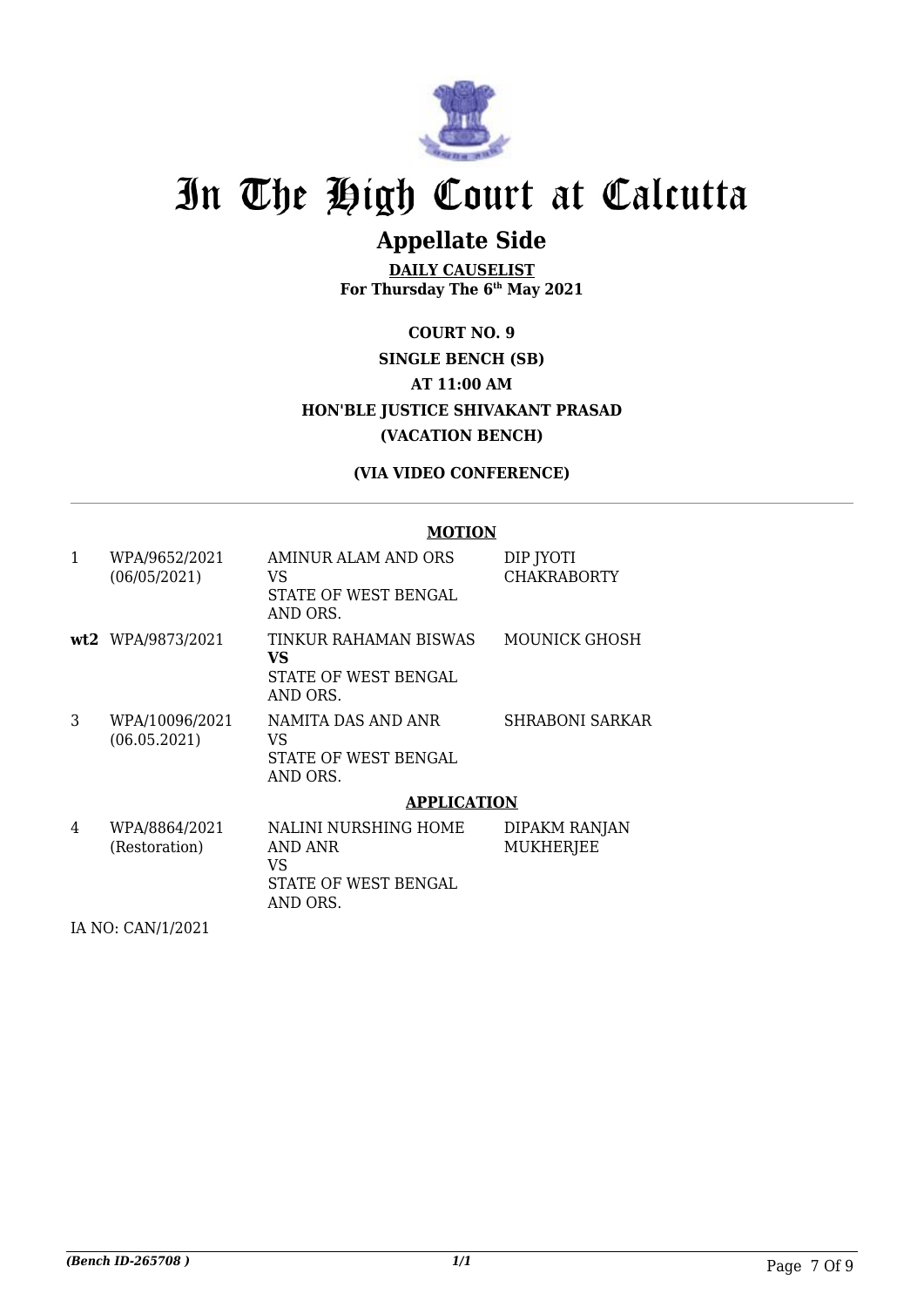

## **Appellate Side**

**DAILY CAUSELIST For Thursday The 6th May 2021**

## **COURT NO. 3 SINGLE BENCH (SB) AT 11:00 AM HON'BLE JUSTICE MOUSHUMI BHATTACHARYA (VACATION BENCH)**

## **(VIA VIDEO CONFERENCE)**

### **MOTION**

| 1 | WPA/4188/2021                 | <b>SUSANTA CHAKRABORTY</b><br>VS<br>STATE OF WEST BENGAL<br>AND ORS.           | SUDIP GHOSH<br><b>CHOWDHURY</b> |
|---|-------------------------------|--------------------------------------------------------------------------------|---------------------------------|
| 2 | WPA/4948/2021                 | KASHINATH DEY ALIAS<br><b>KASHI</b><br>VS.<br>STATE OF WEST BENGAL<br>AND ORS. | SUDIP GHOSH<br><b>CHOWDHURY</b> |
| 3 | WPA/8817/2021<br>(07.05.2021) | MD AALEDUR SEKH AND<br><b>OTHERS</b><br>VS<br>STATE OF WEST BENGAL<br>AND ORS. | <b>JOY CHAKRABORTY</b>          |
| 4 | WPA/8822/2021<br>(07.05.2021) | MD AALEDUR SEKH AND<br><b>OTHERS</b><br>VS<br>STATE OF WEST BENGAL<br>AND ORS. | <b>JOY CHAKRABORTY</b>          |
| 5 | WPA/9875/2021<br>(07.05.2021) | MOSA NILUFAR IYASMIN<br>VS<br>STATE OF WEST BENGAL<br>AND ORS.                 | MUSTAFIJUR<br><b>RAHAMAN</b>    |